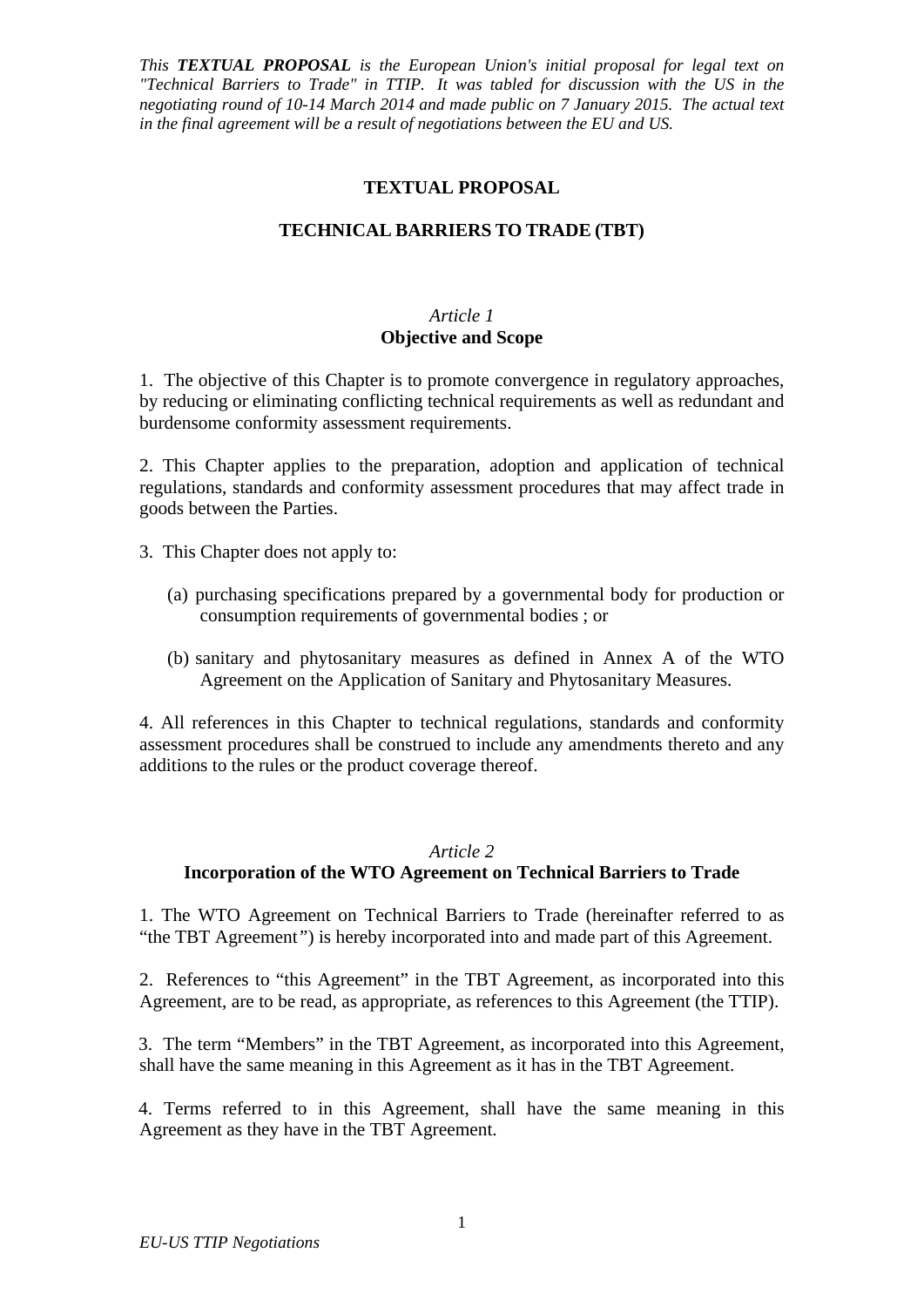# *Article 3*

## **Co-operation**

The Parties shall strengthen their co-operation in the areas of technical regulations, standards, metrology, conformity assessment procedures, accreditation, market surveillance and monitoring and enforcement activities in order to facilitate the conduct of trade between the Parties, as laid down in Chapter [...] (*Regulatory Cooperation*). This may include promoting and encouraging co-operation between their respective public or private organizations responsible for standardization, metrology, conformity assessment, accreditation, market surveillance or monitoring and enforcement activities; and in particular, encouraging their accreditation and conformity assessment bodies to participate in co-operation arrangements that promote the acceptance of conformity assessment results.

## *Article 4*  **Technical Regulations**

1. The Parties undertake to co-operate as far as possible to ensure that their technical regulations are compatible with one another.

2. If a Party expresses an interest in developing a technical regulation of equivalent scope to one existing in or being prepared by the other Party, that other Party shall on request provide to the other Party, to the extent practicable, relevant data upon which it has relied in the preparation of the technical regulation, and on request discuss the possibility of developing harmonised or compatible technical regulations. The Parties recognize that it may be necessary to clarify and agree on the scope of a specific request, and that confidential information may be withheld. A Party planning to introduce a technical regulation shall, on request of the other Party, discuss the possibility of the elaboration of compatible technical regulations, or the enhancement of the compatibility of existing technical regulations by the Parties.

3. The Parties undertake to co-operate towards global harmonization of technical requirements in the framework of existing or planned international agreements or organizations in which the U.S. and the EU or its Member States participate.

4. Each Party shall endeavour to ensure that products originating in the other Party that are subject to technical regulation can be marketed or used across all the territory of each Party on the basis of a single authorisation, approval or certificate of conformity.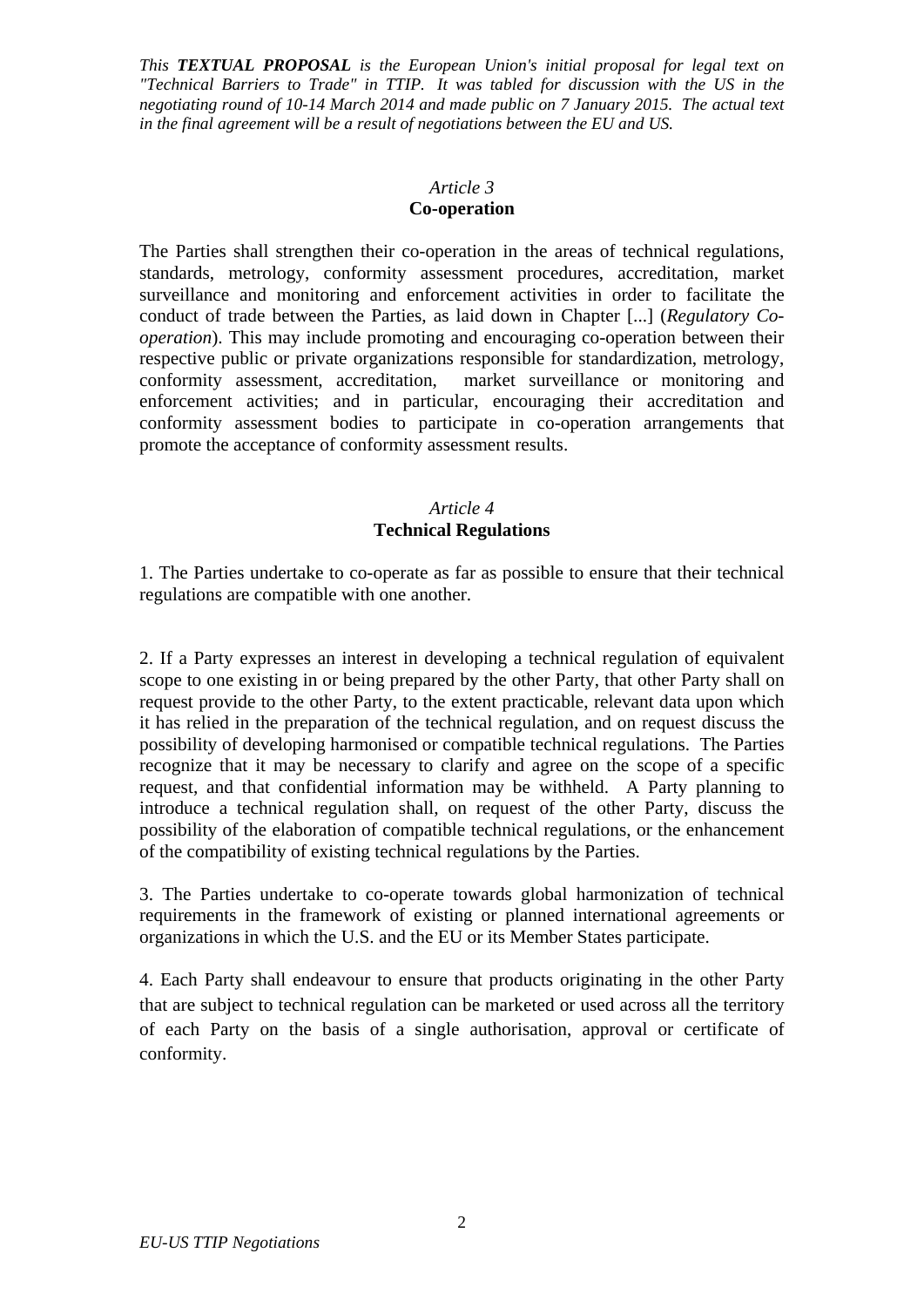#### *Article 5*

### **Transparency**

1. In line with Articles 2.9.2, 5.6.2 and 3.2 of the TBT Agreement, the Parties agree: (i) to notify all relevant draft technical regulations and conformity assessment procedures to the WTO, regardless of the kind or form of the legal act, the level of government (central and local), or the authority adopting them, (ii) to make the draft text publicly available; (iii) in principle, to allow a period of no less than 60 calendar days following the notification for the other Party to provide comments in writing to the proposal.

2. (a) Each Party shall, upon request of the other Party, provide information regarding the objectives of, legal basis and rationale for, a technical regulation or conformity assessment procedure, that the Party has adopted or is proposing to adopt.

(b) Where a Party has received comments on proposed technical regulations or conformity assessment procedures from the other Party, it shall (i) upon request of the other Party, discuss written comments made by the other Party on such proposed technical regulations or conformity assessment procedures, with the participation of its competent regulatory authority, at a time when they can be taken into account; and (ii) provide written replies to such comments to the other Party no later than the date of publication of the final technical regulation or conformity assessment procedure.

3. (a) From the date of entry into force of this Agreement, each Party shall make publicly available all new technical regulations, adopted either at central level or by entities at a lower level than Federal (US) or Union (EU).

(b) Within [..] years of the date of entry into force of this Agreement, each Party shall make publicly available a complete registry of all its applicable technical regulations, new or existing, adopted either at central level or by entities at a lower level than Federal (U.S.) or Union (EU).

(c) Within [..] years of the date of entry into force of this Agreement, each Party shall make publicly available a complete registry of the titles and references of standards that have been selected for reference in, or use in connection with, technical regulations.

(d) The Parties agree to make the information referred to in (a), (b) and (c) of this paragraph accessible to the public through a single information point and to keep it up to date.

4. Where a Party detains at a port of entry a good imported from the territory of the other Party on the grounds that the good has failed to comply with a technical regulation, it shall without undue delay notify the importer of the reasons for the detention of the good, and provide an opportunity for the importer to appeal against the decision to detain the good.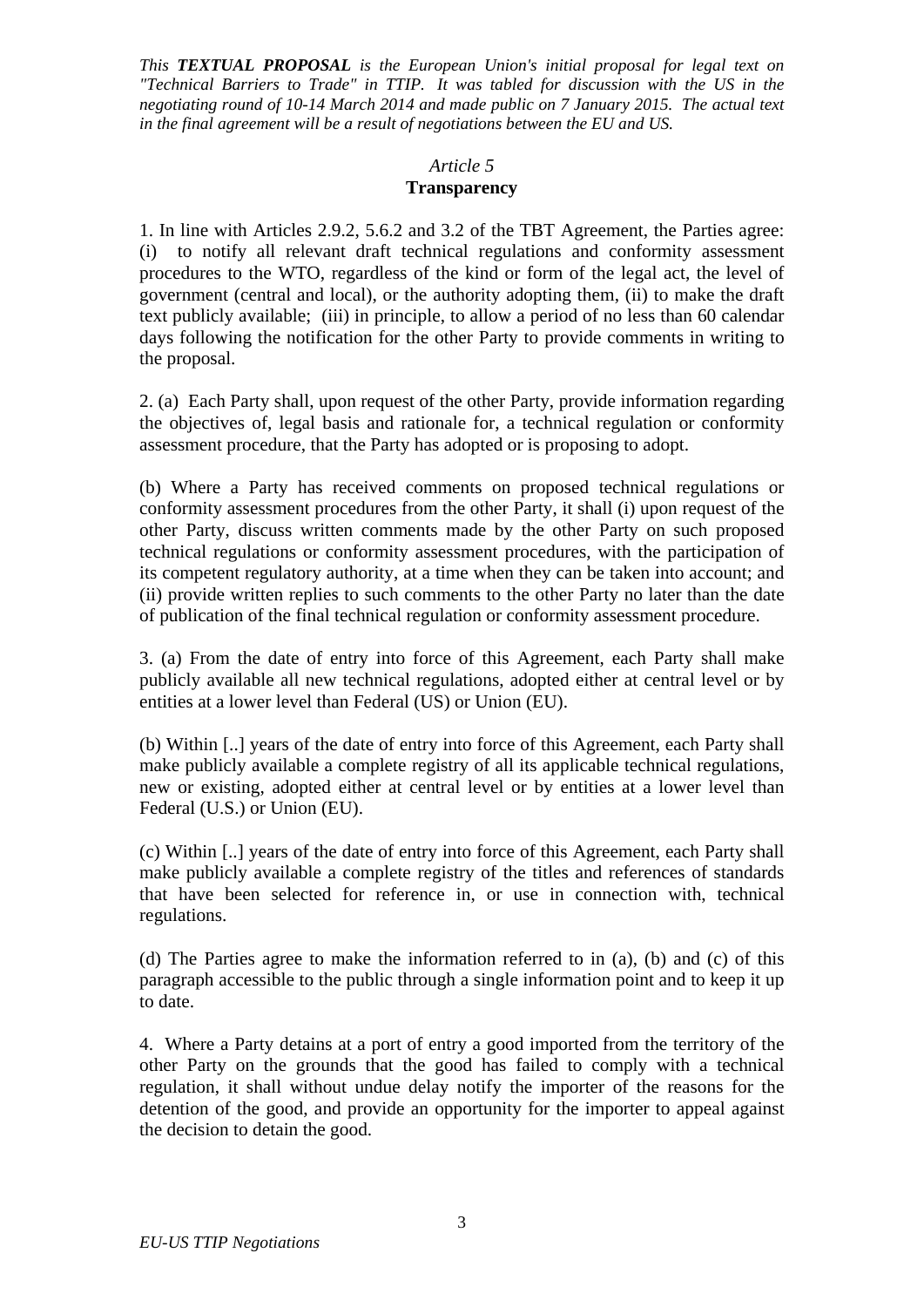# *Article 6*

## **Standardisation**

1. The Parties shall promote closer cooperation between the standardisation bodies located within their respective territories with a view to facilitating, *inter alia*:

- (a) the exchange of information about their respective activities,
- (b) the harmonization of standards based on mutual interest and reciprocity, according to modalities to be agreed directly by the standardization bodies concerned,
- (c) the development of common standards, and
- (d) the identification of suitable areas for such co-operation, in particular in new technologies.

2. The Parties shall use their best endeavours to ensure that standardisation bodies located within their respective territories (i) provide information in advance on their planned standardisation activities that concern the development of new, or review of existing, standards intended to support public policies, including the scope and purpose of the planned standards, and the prospective timetable procedures for their adoption, and (ii) publish drafts for public comment before finalising or adopting such standards.

3. If a Party intends to select an existing or planned voluntary standard for reference in technical regulations, such selection shall be subject to objective, clear and transparent criteria, which shall be published before the selection is made. Standards for reference in technical regulations applicable on all or part of the territory of the Parties shall be selected following consideration of relevant international standards and other standards developed through an open and transparent process, including standards developed by standardisation bodies located within the territory of the other Party.

4. The Parties undertake to keep references to standards in support of technical regulations up to date with the latest version of the standard and the latest review of the technical regulation.

5. The Parties shall endeavour to ensure that, in using standards to achieve compliance with the requirements of technical regulations or parts thereof, suppliers are free to use standards other than those chosen by domestic regulators for reference in such technical regulations, without prior authorisation from the regulator, provided that such suppliers can demonstrate (e.g., through adequate technical documentation) that the applied alternative solution complies with the requirements of the technical regulation, or parts thereof.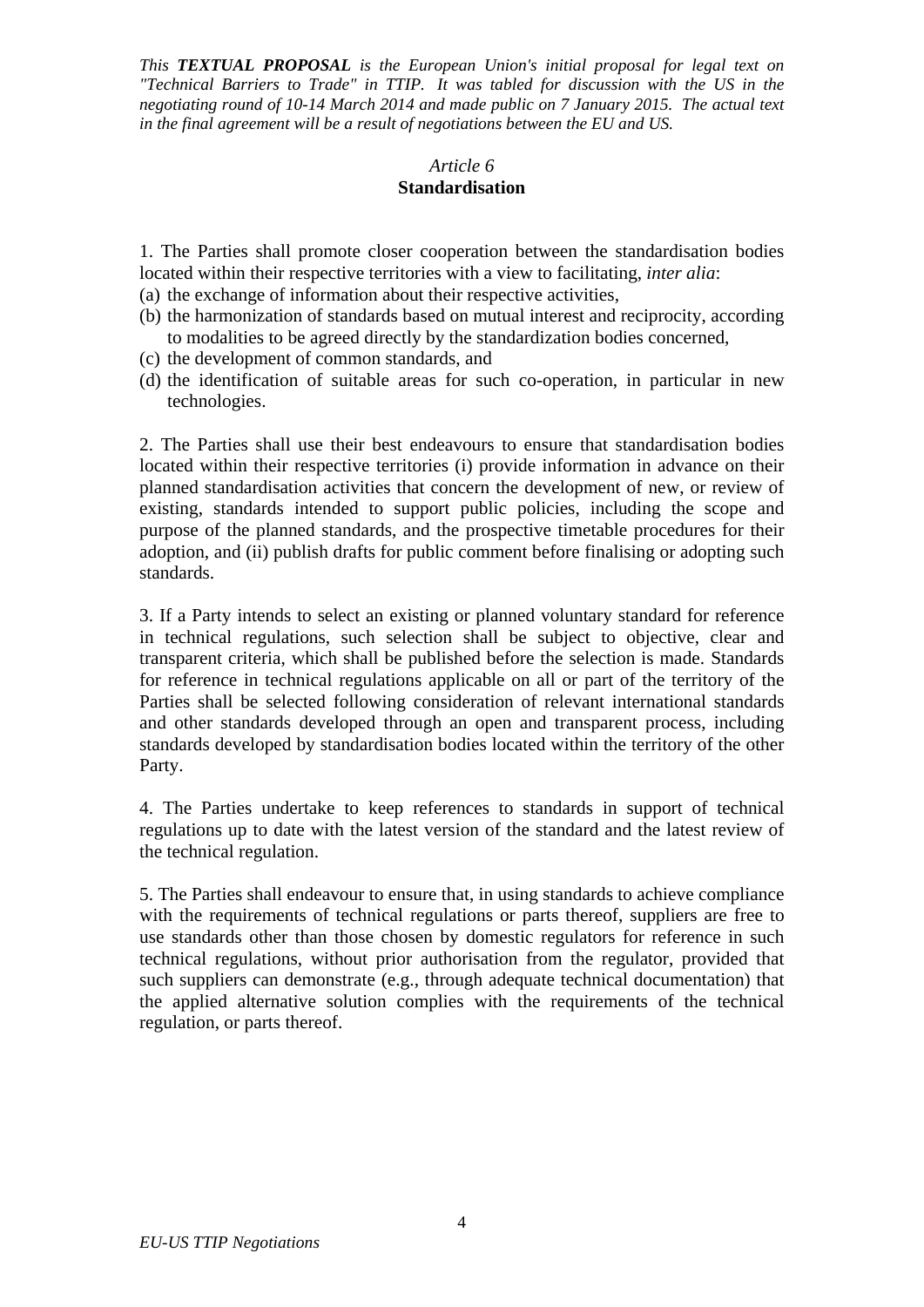#### *Article 7*

### **Conformity Assessment Procedures**

1. The Parties undertake to co-operate with a view to reducing unnecessary burdens arising from differences in their respective conformity assessment requirements.

2. To that end, the Parties undertake to review within *[timeline to be discussed]* their conformity assessment procedures in order to move progressively towards the least burdensome possible procedures commensurate with the risk that the underlying technical regulations are intended to address. Priority areas for consideration shall include electrical safety, electro-magnetic compatibility, machinery and telecommunications.

3. *[Placeholder for referencing specific outcomes on conformity assessment resulting from the negotiations in individual sectors]*

4. Where the Parties require third party conformity assessment of products as a condition of compliance with technical regulations applicable on their respective territories, the Parties undertake to give consideration to mechanisms to facilitate the mutual acceptance of the results of conformity assessment conducted by conformity assessment bodies (CABs) located on the territory of the exporting Party.

5. (a) The Parties shall take measures sufficient to avoid actual or potential conflicts of interest between conformity assessment bodies and standardisation bodies, notably by establishing a clear separation of functions between them in cases where a standard referenced in technical regulations or otherwise allowed to be used to achieve compliance with technical regulations is set by an entity that also operates in the conformity assessment market.

(b) The Parties shall ensure that standards referenced in technical regulations do not contain technical requirements that limit the choice of CABs or that refer to specific CABs.

6. The Parties agree that, where a class of products is subject to conformity assessment procedures, and where components or parts of such products are also subject to conformity assessment procedures (and thus constitute products in their own right), CABs approved by the regulator to assess products that include such components or parts shall be obliged by the regulator not to require as a condition of assessing the product as a whole, that such components or parts be re-assessed by the CABs themselves, independently of the final product.

7. The Parties shall take appropriate steps to prevent the establishment or abuse of dominant positions by any CAB in the market of its territory for the assessment of a specific product or class of risks.